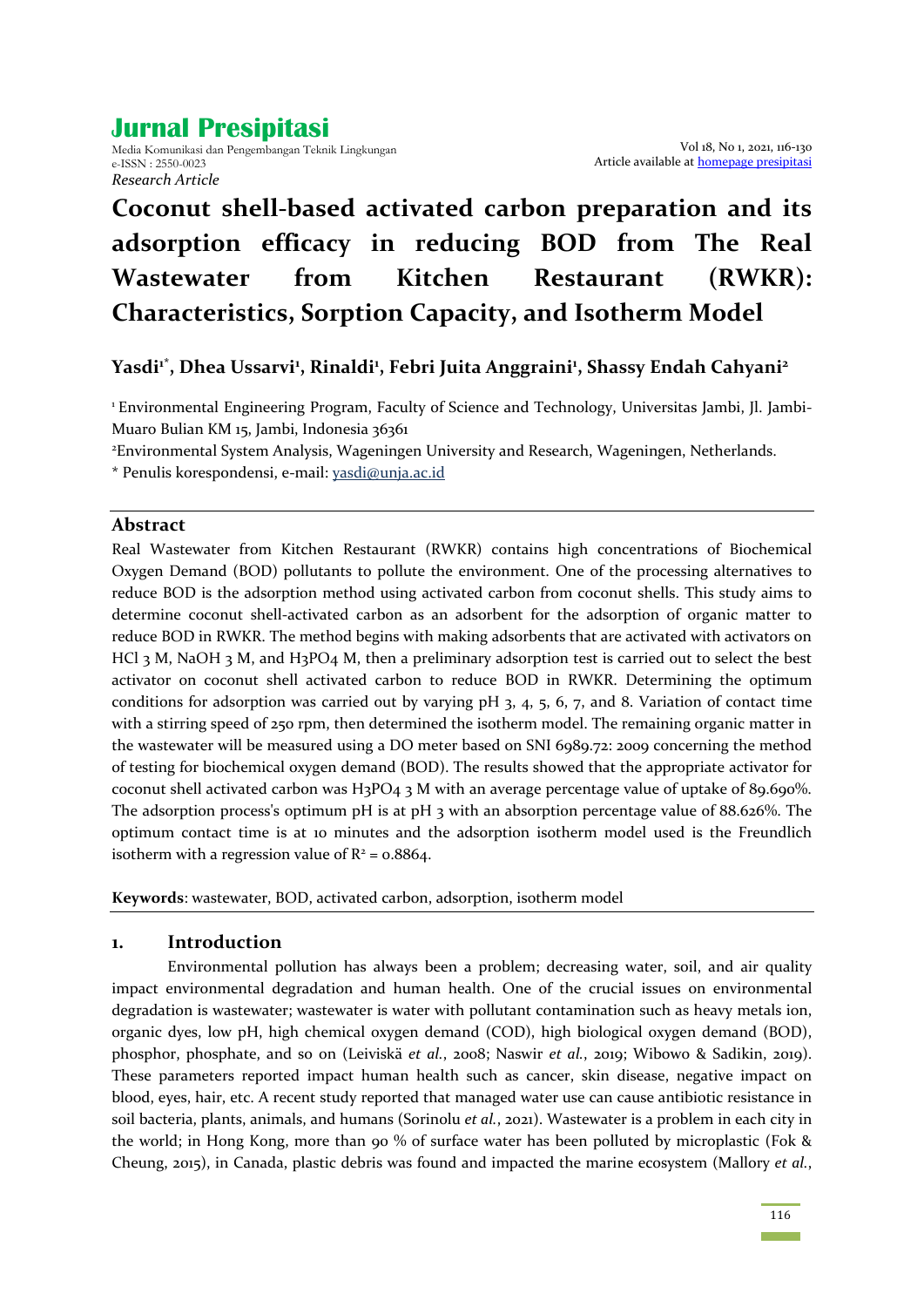2006). In Shedu River, China, a recent study informed that the Shedu River in China had been polluted by COD and NH4-N (Fu *et al.*, 2020), every place has its pollution characteristics.

Indonesia is one of a country with a unique characteristic of wastewater, as the big country with more than 2.5 million population, Indonesia has much of a restaurant. Due to the bigger population, Indonesia has more than 7.680 units (BPS-Statistics Indonesia, 2020). Restaurants have different characteristics in their wastewater; one of the high parameters in RWKR is BOD (Zulaikha *et al.*, 2014). BOD is a water and wastewater parameter; BOD is the dissolved oxygen (DO) amount needed by a microorganism (aerobic) to break down the organic material. Several studies informed that BOD give negative impacts on the environment, especially for biota and microorganisms. Due to BOD contamination's negative impacts, many researchers developed methods to solve BOD contamination in wastewater. The methods used in BOD removal from wastewater are bioremediation, electrocoagulation, aeration, filtration, and adsorption, the more economical and efficient method is adsorption. This method is a simple method due to the low-cost of creating the adsorbent materials. A recent study informed that activated carbon chitosan-coated successfully decreased BOD in real wastewater until 99.5% at pH 6 (Lasindrang *et al.*, 2015).

Although several studies have informed methods for dealing with BOD in wastewater, BOD is still a wastewater treatment problem. Competitive absorption, unique characteristics of wastewater, and other external factors still have to be developed and researched. Every single place, source, and external factor always be a problem to solve this parameter. For example, the BOD value on mining has different value with restaurant, Palm Oil Mill Effluent, etc. Besides, the material used to solve BOD in wastewater also give an impact on BOD removal. Several recent studies have reported reducing BOD by more than 90%, a recent study reported successfully reduce more than 90% BOD from a dissolved air flotation unit treating refinery wastewater (Hami *et al.*, 2007). However, this study needs high-cost, high-technologies, and reliable human resources. Unfortunately, as a developing country, Indonesia has limitations on these various resources. Thus, we need to develop a low-cost material to solve the BOD from RWKR.

Due to technology limitations, reliable human resources, and finances, we need to create a lowcost material using abundant and unused resources. Coconut shell is one of abundant and unused material, this resource is abundant in Indonesia. Several studies have also reported that activated carbon derived from coconut shells has better characteristics than other ingredients and is always the leading choice in making activated carbon. Our material is a different activated carbon based on time and chemical process; we used a high concentration of chemical activation  $(3 \text{ M})$  to generate the better pores. Thus, this study created an activated carbon derived from coconut shell to solve the BOD from RWKR. The Novelty in this research is we have found the isotherm model from the BOD sorption; several studies reported the isotherm model of heavy metals sorption. This study also explains the activated carbon preparation, characteristics of the material, dye sorption, and isotherm model. This research is very appropriate and can be applied to RKWK waste worldwide, especially in developing countries with limited technology, human resources, and finance.

#### **2. Material and Method**

#### **2.1 Material**

This study's materials are 100 mesh sieves, Stir rod, Suction Ball, Spray bottle, Porcelain Cup, Glass funnel, Desiccator, DO meter, Erlenmeyer, Furnace, Cup glass, Measuring cup, Hot plate. Filter paper, Volumetric flask, Magnetic stirrer, Mortar and alum, Oven, PH meter, Drop pipette, Measuring pipette, Shaker, Spatula, Digital scales, Vacuum filter, RWKR, Distilled water, Ca(OH)2, HCl, H<sub>3</sub>PO<sub>4</sub>, NaOH, Coconut shell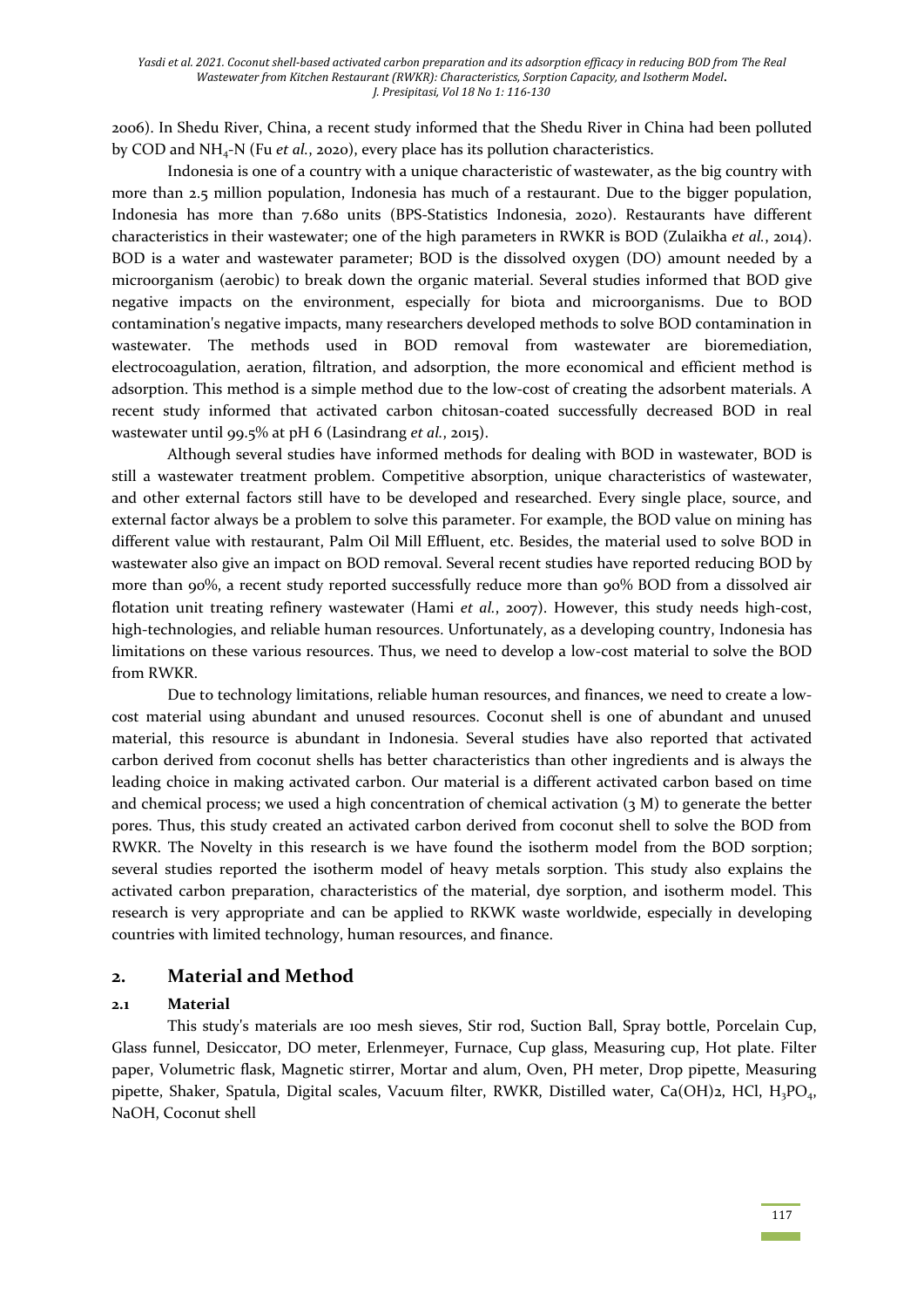#### **2.2 Activated Carbon Preparation**

The dry coconut shell is heated again in the furnace to make a charcoal or carbonization process. Carbonization was carried out at 500 ° C for 2 hours. The carbonized coconut shell will be cooled in a desiccator. After the carbonization process was carried out followed by the activation process, the coconut shell carbon was soaked with an activator solution, namely 3 M HCl, 3 M NaOH, and 3 M H<sub>3</sub>PO<sub>4</sub> using a ratio of 1: 4, then stirred with a magnetic stirrer for 2 hours and soaked for  $24$ hours. Furthermore, the mixture is filtered and the cake is washed with distilled water until the pH is close to neutral to ensure that the activated carbon from the coconut shell does not contain any more water, then it is dried again in an oven at 110 °C until its weight is constant and will be cooled in a desiccator. The resulting carbon will be mashed using a mortar and sieved using a 100-mesh sieve, the activated carbon is ready for use.

# **2.3 RWKR**

The method to collect RWKR refers to the Indonesian National Standard (SNI) 6989.59: 2008 concerning sampling wastewater. The sampling location point is in the initial reservoir for wastewater because the initial reservoir is high-turbulent to mix well, namely when the wastewater flows at the end of the production process. The method of sampling wastewater will be carried out in six stages:

- a. Prepared a RWKR sampling device.
- b. First, rinse the wastewater sampling tool with restaurant wastewater three times.
- c. Samples of RWKR were taken according to the allotment of analysis and mixed in one temporary container (gallon), then homogenized.
- d. Filtered samples of RWKR using filter paper.
- e. RWKR samples were preserved for parameter testing in the laboratory; RWKR preservation with BOD parameters was carried out by cooling at a temperature of  $2-4$  °C.
- f. Put in the container according to the purpose of the analysis.

# **2.4 BOD Measurement**

The measurement of BOD is based on SNI 6989.72: 2009 on how to test for biochemical oxygen demand (BOD), which will be carried out in six stages, namely:

- a. 2 DO bottles marked with the notation BODo and BOD were prepared.
- b. Entered the sample of RWKR into each bottle of BODo and BOD until it overflowed, then closed each bottle carefully.
- c. Shaking it several times, then adding mineral-free water around the DO mouth that has been closed.
- d. Stored BOD bottles in an incubator at 20 $\degree$ C in a dark room for 5 days.
- e. Dissolved oxygen measurements were carried out on samples of RWKR in bottles of BOD0 using a calibrated DO meter. The measurement result is the zero-day dissolved oxygen value (BOD0).
- f. The BOD measurements were repeated from items e) to f) for BOD bottles that had been incubated for 5 days. The measurement results obtained are the value of 5 days dissolved oxygen (BOD).

# **2.5 Activators selection**

The process of selecting the best activator is by testing the adsorption of coconut shell activated carbon using HCl, NaOH, and  $H_3PO_4$  activators in RWKR, which is carried out in nine stages:

- a. 9 250 ml of Erlenmeyer were prepared.
- b. Added 1 gram of activated carbon, which  $3$  M HCl activated into  $3$  250 ml Erlenmeyer.
- c. Adding the RWKR with a solution volume of 250 ml each.
- d. Stir the mixture using an orbital shaker for 60 minutes.
- e. Let the mixture sit until it settles.
- f. Filtered the mixture.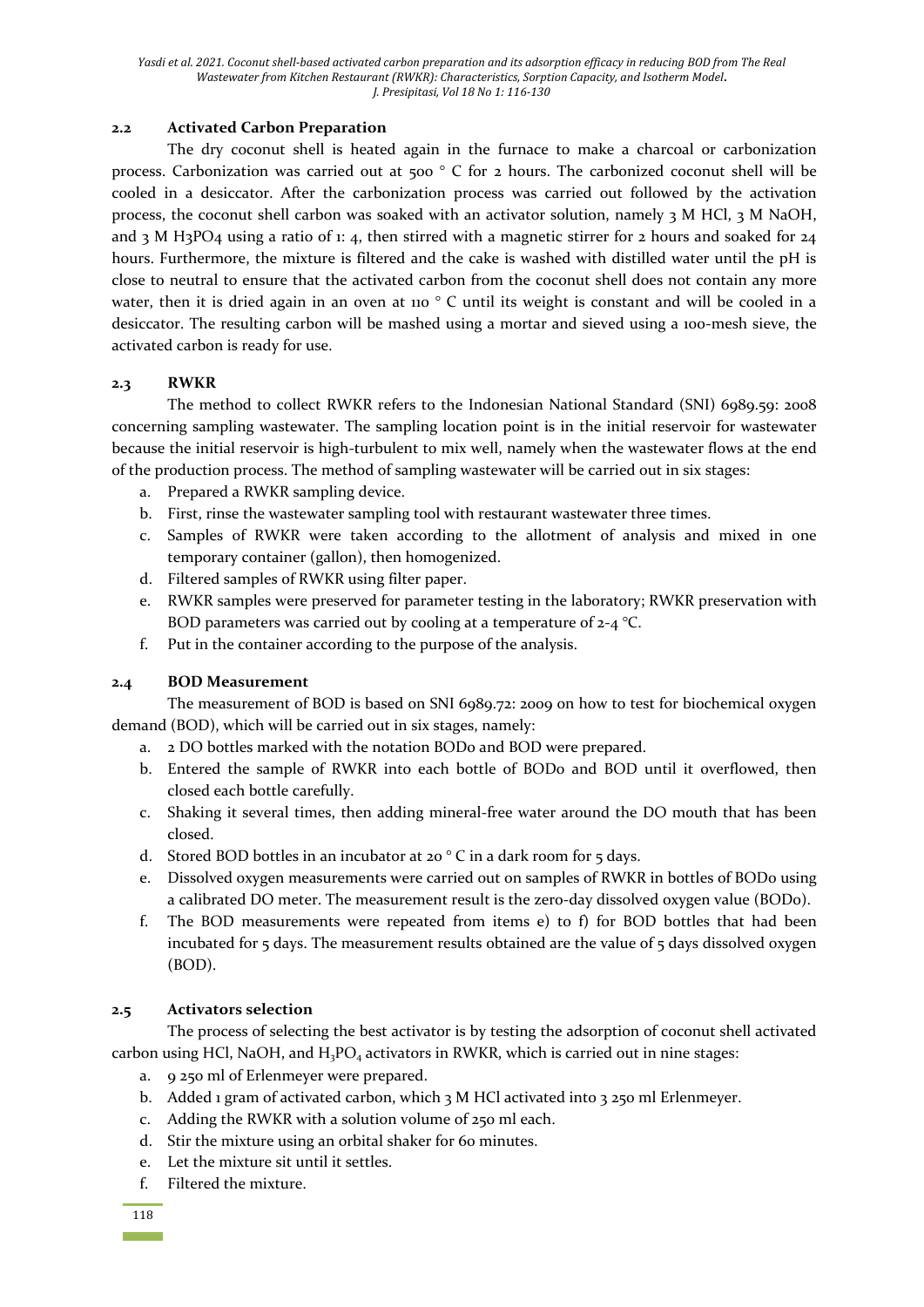- g. The process of selecting the best activator from point c) to g) is repeated using activated carbon activated by 3 M NaOH.
- h. The process of selecting the best activator from point c) to g) is repeated using activated carbon activated H<sub>3</sub>PO<sub>4</sub> 3 M.
- i. Wastewater has been filtered, measured, and analyzed BOD from each activator, the most significant reduction in BOD shows the best activator to be used in the adsorption process for the next experiment. The amount of BOD reduction in RWKR is calculated using the equation:

Removal (%) = 
$$
\frac{C_0 - C_e}{C_0}
$$
 X 100% (1)

qe = The amount of BOD lost from the solution due to the adsorption process in an equilibrium state  $(mg/g)$ , Co = initial BOD concentration before the adsorption process  $(mg/L)$ , Ce = BOD concentration after treatment with activated carbon (mg/L),  $V =$  Volume of sample (L),  $M =$  Mass of adsorbent (gr).

#### **2.6 Material Characterization**

Analysis of the quality of coconut shell activated carbon which has been known to be the best activator used, then carried out a characterization test which includes analysis of water content, ash content, FTIR Shimadzu - Prestige 21 , and SEM SU3500.

#### **2.6.1 Determination of Water and Ash Content (SNI No. 06-3730-1995)**

A total of 1 gram of activated carbon is weighed in a porcelain dish which has been weighed. The porcelain cup with activated carbon was put in an oven at 110 ° C for 3 hours. Then, it is cooled in a desiccator, then weighed to find out the water and ash content

water/ash content (%) = 
$$
\frac{W2 - W3}{W2 - W1} \times 100\%
$$
 (2)

Information about the symbols is  $W_1$  = Weight of empty cup (gr),  $W_2$  = Weight of plate  $\downarrow$  sample (gr)  $W_3$  = weight of plate  $\pm$  sample after heating (g)

#### **2.6.2 Determination of Functional Groups Using FTIR**

Characterization using FTIR in this study is to see the functional groups present in carbon before and after activation. Determination of functional groups can be seen from the resulting wave numbers; then the wavenumbers are adjusted to the table below (Takeuchi, 2006)

| Cluster         | <b>Types of Compounds</b>                    | Wavenumber $(cm-1)$  |
|-----------------|----------------------------------------------|----------------------|
| C-H             | Alkanes (stretching)                         | 2850-2960, 1350-1470 |
| $C-H$           | Alkenes (stretching out)                     | 3020-3080, 675-1000  |
| $C-H$           | Aromatic (stretching)                        | 3000-3100, 675-870   |
| $C-H$           | Alkuna (stretching)                          | 3300                 |
| $C = C$         | <b>Alkenes</b>                               | 1640-1680            |
| $C \equiv C$    | Alkuna (stretching)                          | 2100-2260            |
| $C = C$         | Aromatic (ring)                              | 1500-1601            |
| $C-O$           | Alcohols, ethers, carboxylic acids, esters   | 1080-1300            |
| $C=O$           | Aldehydes, ketones, carboxylic acids, esters | 1690-1760            |
| O-H             | Alcohol, phenol (monomers)                   | 3610-3641            |
| $O-H$           | Alcohol, phenol (H bond)                     | 200-3600             |
| $O-H$           | Carboxylic acid                              | 500-3000             |
| $N-H$           | Amine                                        | 3310-3501            |
| $C-N$           | Amine                                        | 1180-1361            |
| NO <sub>2</sub> | Nitro                                        | 1515-1560, 1345-1386 |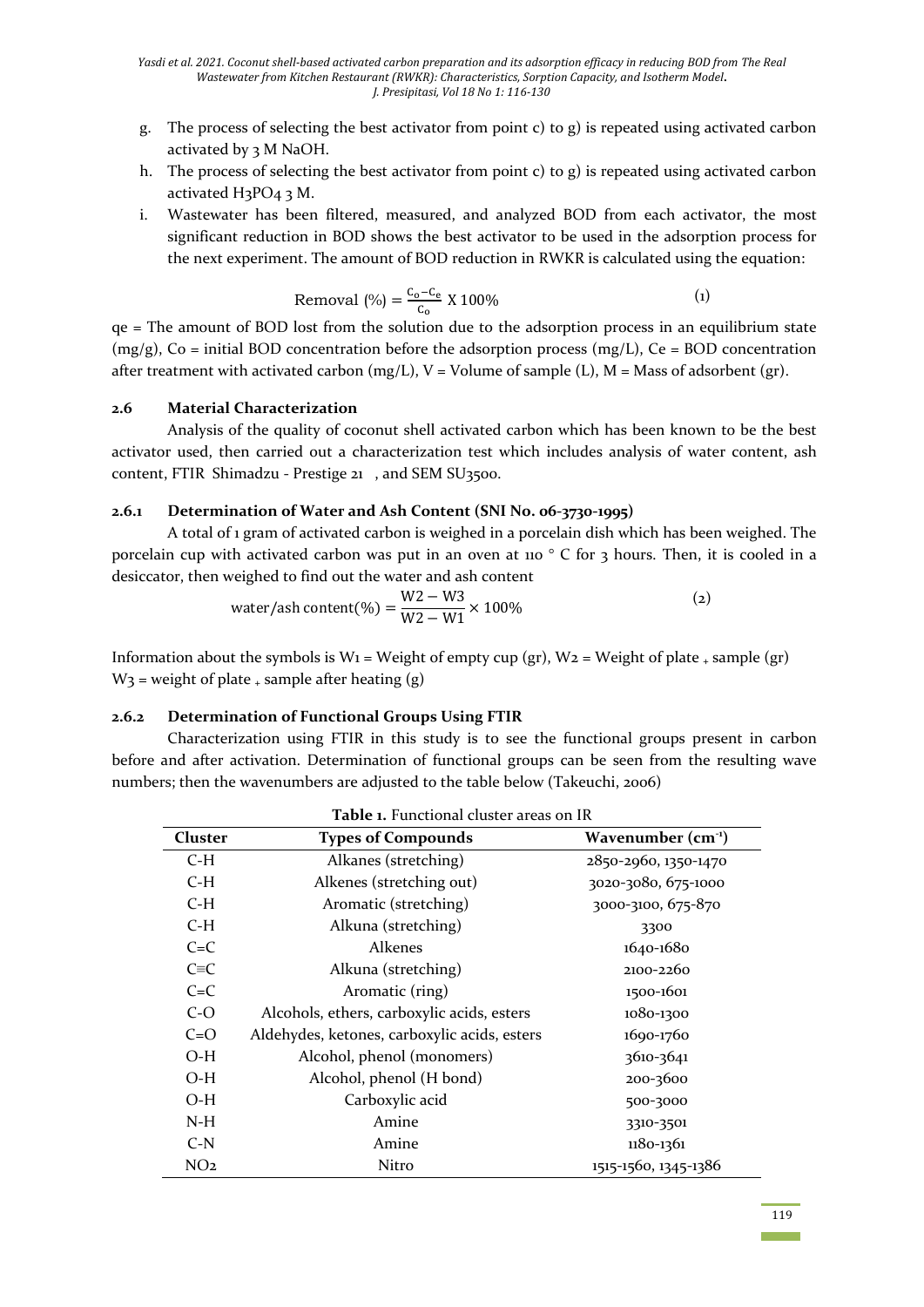#### **2.6.3 SEM Characterization**

Activated carbon before and after activation is characterized using SEM to see the surface's morphology in activated carbon before and after activation.

#### **2.7 Sorption Test**

The process of adsorption of activated carbon to the RWKR will be carried out in four stages, namely:

#### **2.7.1 Optimum pH (pH Variation)**

The steps that will be taken in determining the optimum pH adsorption are: Prepared 6 pieces of Erlenmeyer size 250 ml, put 1 gram of activated carbon into each Erlenmeyer, added RWKR with a volume of 250 ml into each Erlenmeyer, set the pH of the solution to 3, 4, 5, 6, 7 and 8 using HCl 1 M solution and  $Ca(OH)_{2}$  1 M solution by drip drop by drop until the desired pH is achieved (pH measurement using digital pH meter), stir the mixture using an orbital shaker at a speed of 250 rpm for 60 minutes, silence the mixture until it settles, filtered mixture, wastewater that has been filtered, measured and analyzed BOD from each pH variation, the largest decrease in BOD indicates the optimum pH adsorption. The magnitude of the decrease in BOD in the RWKR is calculated using Eq. 1.

#### **2.7.2 Time Contact**

The steps that will be taken in determining the optimum adsorption contact time are: Prepared 6 pieces of Erlenmeyer size 250 ml, dentern gram of activated carbon into each Erlenmeyer, Added RWKRwith a volume of 250 ml into each Erlenmeyer, Set the pH of RWKR of the restaurant to be equal to the optimum pH obtained from previous experiments (optimum pH / pH variation), Stirred mixture using an orbital shaker with a speed of  $250$  rpm, Varied stirring time is  $5$ , 10, 20, 25, 30 and 60 minutes, Once the stirring time is reached, it is silenced until it settles. Filtered mixture. Wastewater that has been filtered, measured, and analyzed BODfrom each variation in contact time, the most significant decrease in BOD indicates the optimum contact time adsorption. The magnitude of the decrease in BOD in the RWKR is calculated using equation 1.

#### **2.8 Isotherm Model**

This determination aims to find out the relationship between the amount of substances desorption by adsorbents and the concentration in the liquid phase at equilibrium. Isotherm determination to lower BOD in the RWKR is carried out at a variation in the active carbon mass of 0.2 gr; 0.4 gr; 0.7 gr; 0.8 gr; 0.9 gr; 1 gr and 2 gr. This adsorption is done from the results obtained in the determination of optimum pH and optimum contact time that has been obtained from previous experiments, then filtered and the RWKR that has been desorption measured with DO Meter to find out the magnitude of the decrease in BOD due to the adsorption process in a balanced state. Next will be specified the appropriate isotherm model between Langmuir isotherm and Freundlich in BOD drop due to the adsorption process.

Determination of adsorption isotherm model is data obtained plotted to a comparison curve based on each model isotherm Freundlich and Langmuir, then determined linearity (R2). Freundlich adsorption modeling tests were conducted by creating a qe log curve against ce logs while testing Langmuir isotherm models by creating a  $C_{e}/q$ e curve against Ce. The adsorption pattern is determined by comparing the level of curve linearity shown by the  $R<sup>2</sup>$  value closest to the number 1, which means that the resulting x and y variables have a very close/linear relationship so that the resulting model is accurate.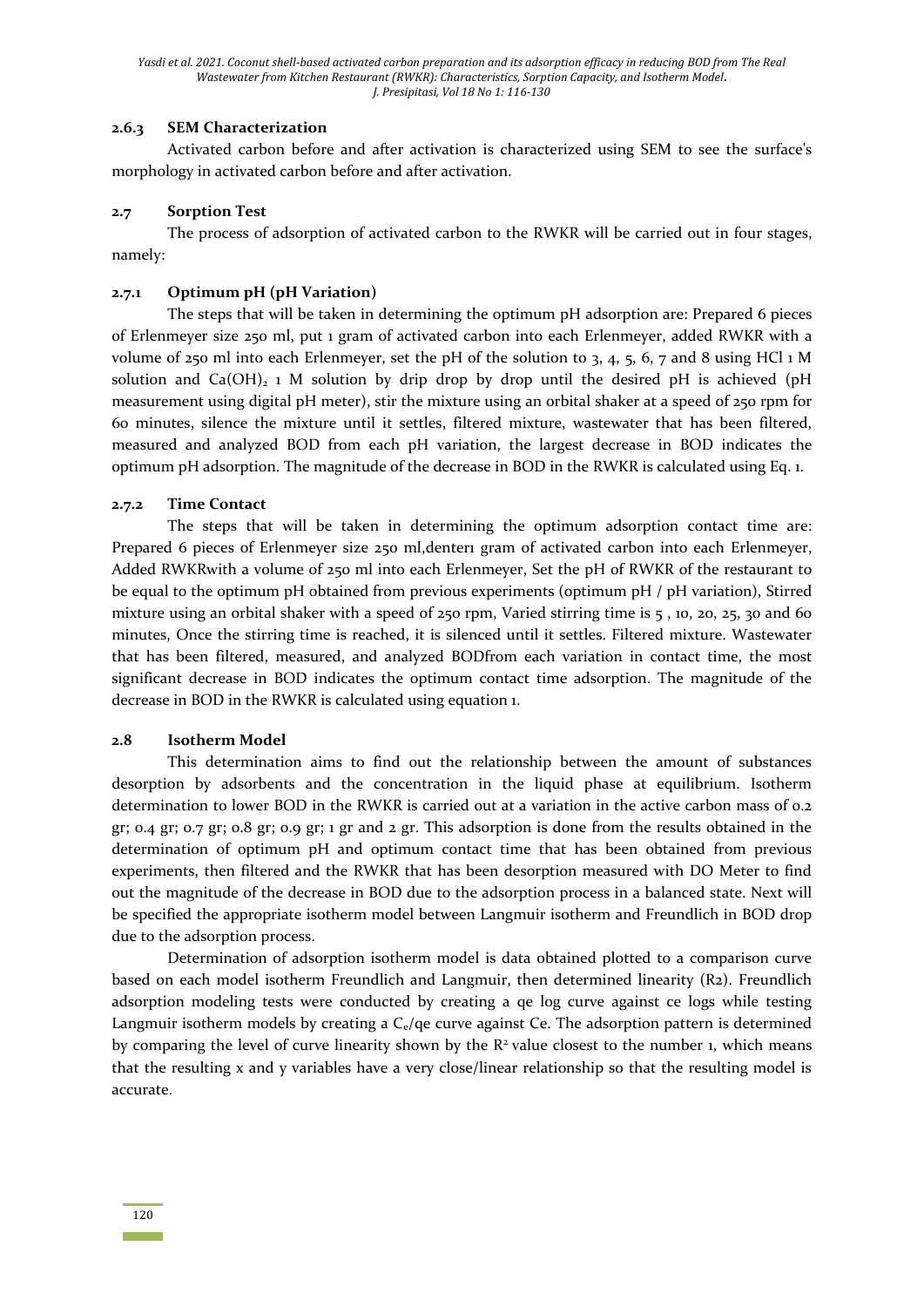#### **2.9 Statistical Test for Isotherm Model**

Average Relative Error (ARE) is used as a statistical model as a correction to find the best isotherm model.

$$
ARE = \frac{100}{n} \sum_{q} \frac{|qe - qe\prime m|}{qe}
$$
 (3)

Note: qe is the amount of BOD lost in the solution due to the adsorption process in an equilibrium state  $(mg/g)$ , qe 'm is the amount of BOD lost in the solution calculated from the isotherm model (mg  $/$  g), n is the amount of data.

#### **3. Result and Discussion**

#### **3.1 Activators Selection**

Selection of the best activators on activated carbon using several activators, namely HCl 3 M, NaOH 3 M, and H3PO4 3 M. Testing conducted in the form of preliminary adsorption testing conducted on activated carbon using several activators. Each activated carbon different activators weighed as much as 1 grand then put in Erlenmeyer and RWKR as much as 250 mL, stirring time for 60 minutes using a shaker with speed 250 rpm. Then filtered using filter paper, the filtrate is ready to be tested using the DO Meter tool to determine the highest BOD decreased by activated carbon different activators. The test results in selecting the best activators on the activated carbon of coconut shells to lower BOD in The RWKR can be seen in the table below.

| No.          | Chemical<br>activators | <b>Repetition</b> | $C_o$ (mg/L) | Ce (mg/L) | $q_e$ (mg/gr) |
|--------------|------------------------|-------------------|--------------|-----------|---------------|
| 1.           |                        | 1                 |              | 175,69    | 162,7775      |
| 2.           | $HCl_3 M$              | $\overline{2}$    |              | 87,25     | 184,8875      |
| $\mathbf{3}$ |                        | 3                 |              | 180,01    | 161,6975      |
| 4.           |                        | 1                 |              | 91,26     | 183,885       |
| 5.           | NaOH <sub>3</sub> M    | $\overline{2}$    |              | 83,44     | 185,84        |
| 6.           |                        | 3                 | 826,8        | 84,60     | 185,55        |
| 7.           |                        | 1                 |              | 85,37     | 185,3575      |
| 8.           | $H_3PO_4$ 3 M          | $\mathbf{2}$      |              | 90,56     | 184,06        |
| 9.           |                        | 3                 |              | 79,81     | 186,7475      |

|  | <b>Table 2.</b> Sorption abilities in different activators |  |
|--|------------------------------------------------------------|--|
|  |                                                            |  |

Based on the data in Table 2, the initial BOD concentration in RWKR is 826.8 mg / L. Then RWKR is treated by activated carbons. The BOD value from RWKR has been reducing due to the adsorption process. process in an equilibrium that can be seen in the qe value calculated using a safe 1, the calculation step is:

$$
q_e = \frac{(Co - Ce) \times V}{M}
$$
  
\n
$$
q_e = \frac{(826.8 \text{ mg/L} - 79.81 \text{ mg/L}) \times 0.25 \text{ L}}{1 \text{ gr}} = 186,7475 \text{ mg/gr}
$$

The average repetition of adsorption testing in selecting the best activators obtained the highest  $q_e$  on activated carbon with  $H_3PO_4$  3M activators of 185,388 mg /gr.

#### **3.2 Material Characteristics**

#### **3.2.1 Ash and Water content**

Ash content is assumed to be the remaining mineral left behind at the time of carbonization because natural materials as the basis for making activated carbon contain carbon compounds and contain some minerals, some of which have been lost at the time of carbonization and activation. Some are estimated to remain in activated carbon. Determination of ash content in activated carbon aims to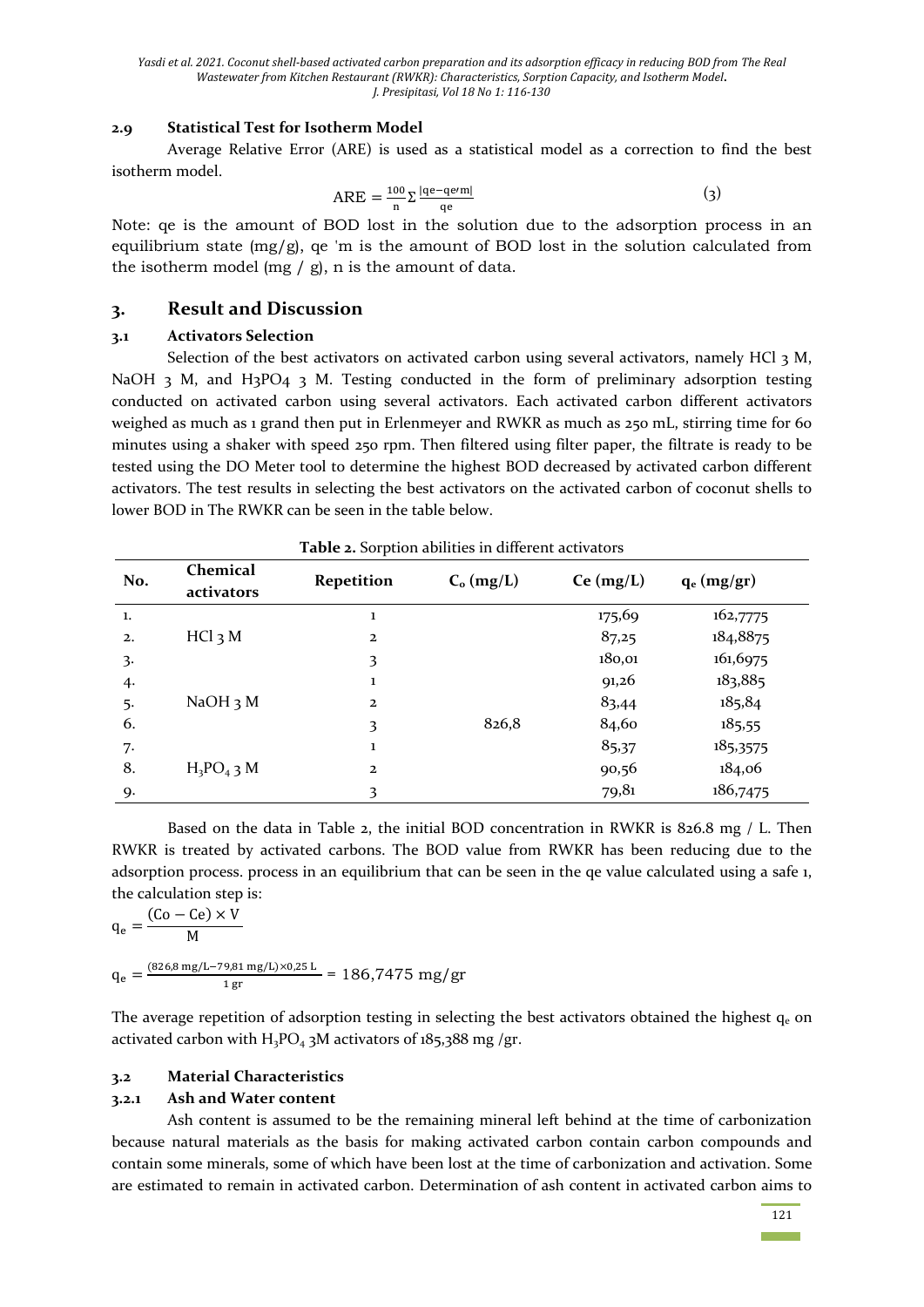determine the number of materials and minerals present in activated carbon. Ash content obtained from this study amounted to  $0.71\%$ , and the results have met SNI 06-3730-1995 that the maximum ash content is 10%. Lower ash levels can increase the ability of activated carbon rapidness due to the lack of clogging of pores so that the surface area of the activated carbon becomes increased (Mall *et al.*, 2005).

**Table 3.** Ash and water content of activated carbon

| No | Ash content $(\% )$ | Water content $(\%)$ |
|----|---------------------|----------------------|
|    | 0.71                | 5.38                 |

#### **3.2.2 FT-IR Analysis**



**Figure 1.** FT-IR characteristic of activated carbon and char

The FTIR spectrum in Figure 1, which is carbon before activation, appears the absorption band at the number 2969.10 cm-1, which is indicated as an aliphatic C-H vibration group (stretching) alkane. The absorption band at 2678.37 cm<sup>-1</sup> indicates the presence of carboxylic acid O-H group (stall). The absorption band at 1578.14 cm-1 indicates the cluster C=C of aromatic carbon (ring). The absorption band at 877.45 cm-1 indicates the presence of the C-H alkene cluster. The absorption band at 811.08 cm-1 indicates the presence of aromatic C-H groups.

Based on Figure 1 which is carbon after activation appears absorption band at the number 3614.10 cm-1which indicates the O-H alcohol group's presence. The absorption band at 3025.02 cm-1 indicates the presence of aromatic C-H groups. The absorption band at 2630.91 cm-1 indicates the presence of carboxylic acid O-H group. The absorption band at 1579.98 cm-1 indicates the presence of aromatic carbon group C=C. The absorption band at 874.16 cm-1 indicates the presence of C-H alcohol (stretched) group. Absorption bands at numbers 816.81 cm-1and 753.79 cm-1 indicate the presence of aromatic C-H groups.

The function group produced in Figure 1 shows that the peaks have barely undergone significant absorption intensity changes, namely at the peak of the range of 3614.10 cm-1-2969.10 cm-1, showing the hydroxyl function group C-H. The peak of the range of 2678.37 cm-1– 2630.91cm-1 indicates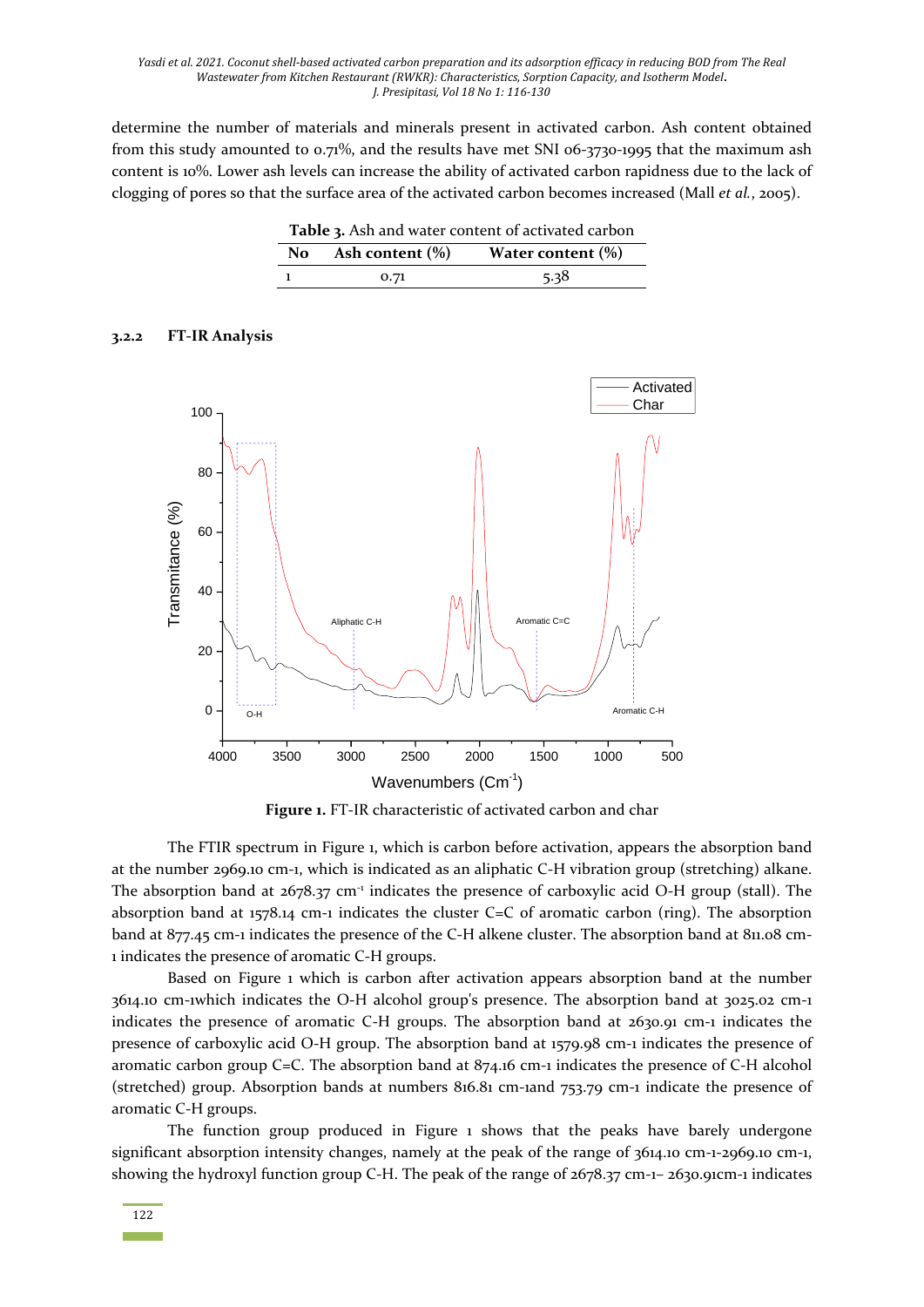the presence of carboxylic acid O-H group. A large number of O-H (hydroxyl) function groups indicate strong hydrogen bonds (from carboxyl, phenol, or alcohol). The peak of the range of 1579.98 cm-1–  $1578.14$ cm-1 indicates the presence of aromatic C=C clusters. The existence of the C=C group is a group of carbon with a high amount of purity, in addition to the double carbon bond also indicates the purity of the carbon element produced. The peak of the range of 877.45 cm-1– 874.16cm-1 indicates the presence of the C-H alkene cluster. C-H alkenes have stronger properties than C-H alkane bonds because they have double bonds, the stronger the bond, the harder it is to bond and requires higher energy. The peak of the range of 816.81 cm-1– 811.08cm-1 indicates the presence of aromatic C-H groups. The many appearances of aromatic compounds indicate that the compound is a constituent of the hexagonal structure of activated carbon that is a C atom at each angle has been activated after the activation process so that it has a lot of pores (Takeuchi, 2006).

Different things that happen to carbon after activation have a greater absorption intensity, with the O-H function group's emergence at 3614.10cm-1 and the C-H function group at 753.79cm-1. The cluster's emergence makes the function group on carbon after activation becomes more numerous than carbon before activation. A recent study informed the FTIR test on rice husk carbon before and after activation using  $H_3PO_4$ cafter activation has a greater absorption intensity, indicating active groups in rice husks after activation becomes more its bond with other inorganic and organic compounds has been severed due to the activation process.

#### **3.2.3 Surface Morphology**



**Figure. 2.** Surface and pores characteristic of coconut shell (a) and activated carbon (b)

Morphological analysis of coconut shell charcoal pores before and after activation was conducted using Scanning Electron Microscope with a magnification of 1000 times that can be seen in Figure 2. there are differences in the structure of carbon pores before activation and after activation. In carbon after activation (b) pores are formed more and form pore cavities with a greater depth when compared to carbon before activation (a), so activated carbon provides more space for adsorbate to stick. Charcoal pores before activation are still covered mainly by hydrogen, tar, and other organic compounds whose components consist of ash, water, nitrogen, and others. Charcoal pores after greater activation are caused by the dissolving of impurities or the breakdown of hydrocarbon bonds by chemical activators so that carbon changes i.e., the surface area increases and affects adsorption power.

Coconut shell carbon already has pores, but still with a small size, while carbon shells that have been chemically activated coconut have seen the distribution of more irregular pores with a more significant number of pores. Several studies informed that activated carbon after activation of H3PO4 has a more significant pore morphology than carbon before activation, the morphology of coconut shell carbon after activation looks more expansive due to the reaction with H3PO4 (Naswir *et al.*, 2020). This phenomenon happened because coconut shell carbon activated using H3PO4 activator can dissolve the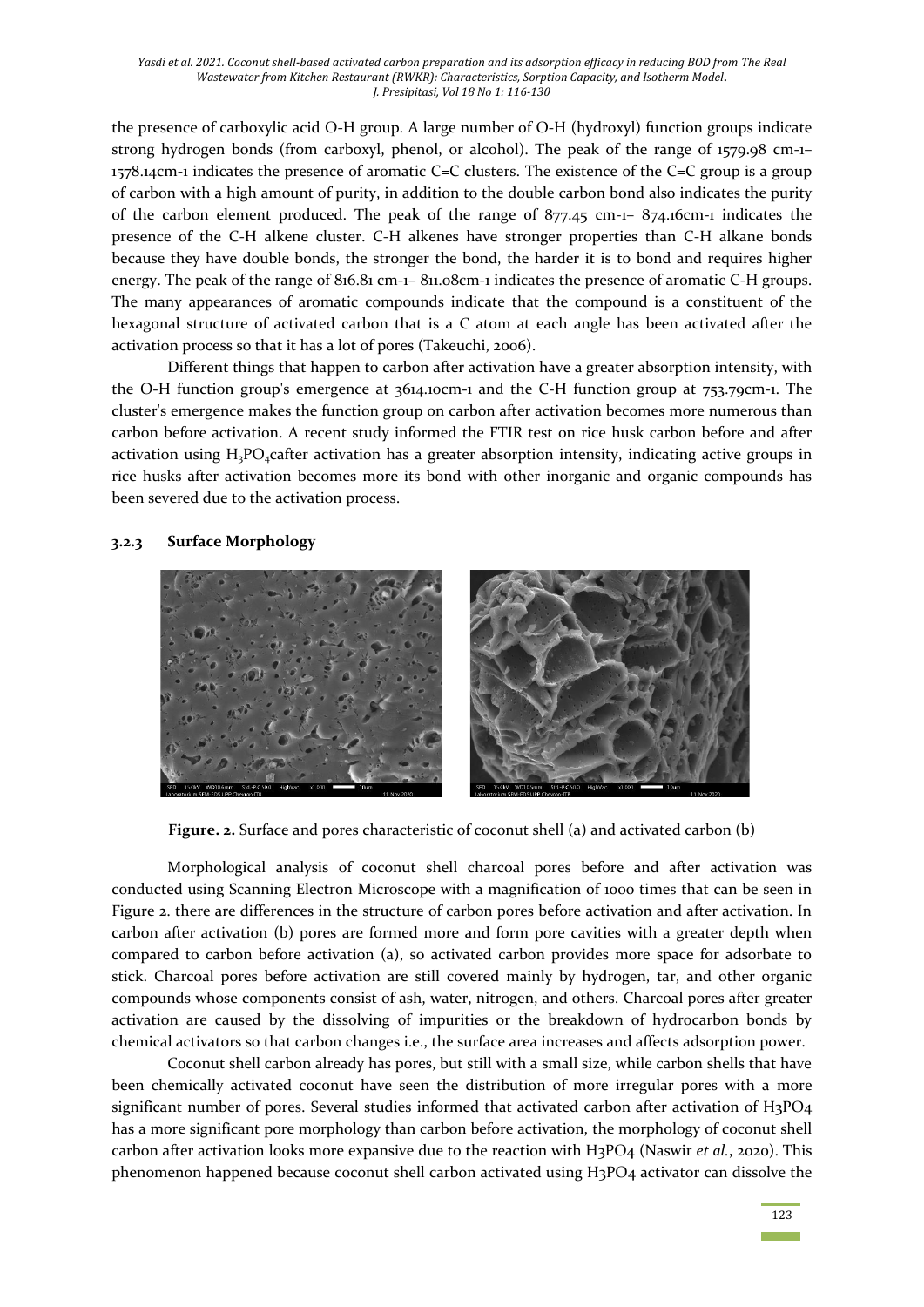impurities so that more pores are formed, and adsorbate trapping capability by the active carbon of coconut shell becomes more maximal than carbon before activation. The size of pores on the surface of activated carbon greatly affects the adsorption process. The more pores that open on the surface of activated carbon, the adsorption process will take place well, and the more adsorbates are deposited in the adsorbent pores

#### **3.3 Percent Removal**

Furthermore, it is determined the percentage of adsorbates that are intercepted by different activator bents can be seen in the table below.

| <b>Activators</b> | The initial concentration of | <b>Final Concentration</b> | <b>BOD</b> | $\frac{0}{0}$  |
|-------------------|------------------------------|----------------------------|------------|----------------|
|                   | $BOD$ (mg/L)                 | (mg/L)                     | removal    | <b>Removal</b> |
|                   |                              | 175,69                     | 651,110    | 78,751         |
| HC13M             |                              | 87,25                      | 739,550    | 89,447         |
|                   |                              | 180,01                     | 646,790    | 78,228         |
|                   | 826,8                        | 91,26                      | 735,540    | 88,962         |
| NaOH 3 M          |                              | 83,44                      | 743,360    | 89,908         |
|                   |                              | 84,60                      | 742,200    | 89,768         |
| H3PO4 3<br>M      |                              | 85,37                      | 741,430    | 89,675         |
|                   |                              | 90,56                      | 736,240    | 89,047         |
|                   |                              | 79,81                      | 746,990    | 90,347         |

|  | Table 4. BOD removal using different activators |  |
|--|-------------------------------------------------|--|
|--|-------------------------------------------------|--|

Calculation of the percentage of removal of BOD in the RWKR using equation 1, the calculation steps are:

% Removal  $=\frac{Co - Ce}{C}$  $\frac{1}{\text{Co}} \times 100\%$ % Removal =  $\frac{826,8-79,81}{0.368}$  $\frac{1}{826,8}$   $\times$  100% = 90,347%

Based on Figure 5, reduction of BOD by activated carbon with activator HCl 3 M, NaOH 3 M, and  $H_3PO_4$  3 M using 3 times repetition of treatment on each different activator, to ensure an utterly appropriate activator on coconut shell carbon to lower BOD in the RWKR. The average repetition obtained the highest decrease in BOD is activated carbon using  $H_3PO_4$  (3 M) with a percentage of 89.69%. This result is better than research done using activated carbon and various other materials such as blanks, active carbon, activaated alumina, steel slag, and limestone aggregate, which can only reduce BOD up to 46.17% (Mortula & Shabani, 2012)

#### **3.4 pH Effect on BOD Sorption**

pH is one of the essential physical parameters in wastewater control. In the adsorption process, the pH value can affect the chemical equilibrium of adsorbates and adsorbents. The analysis of pH influence in the adsorption process, the treatment is done by varying the pH values that vary. Optimum pH conditions are determined based on the highest percentage in the highest adsorption process using coconut shell activated carbon to lower BOD in the RWKR. Testing to determine the optimum pH was conducted with the addition of 1 gr of activated carbon measuring 100 mesh into RWKR that has been prepared as much as  $250$  ml, with the determination of pH variations of  $3, 4, 5, 6, 7$ , and 8 then conducted stirring using shakers for 60 minutes at a speed of 250 rpm. After that, filtered using filter paper, and then the filtrate is ready to be tested using the DO Meter tool.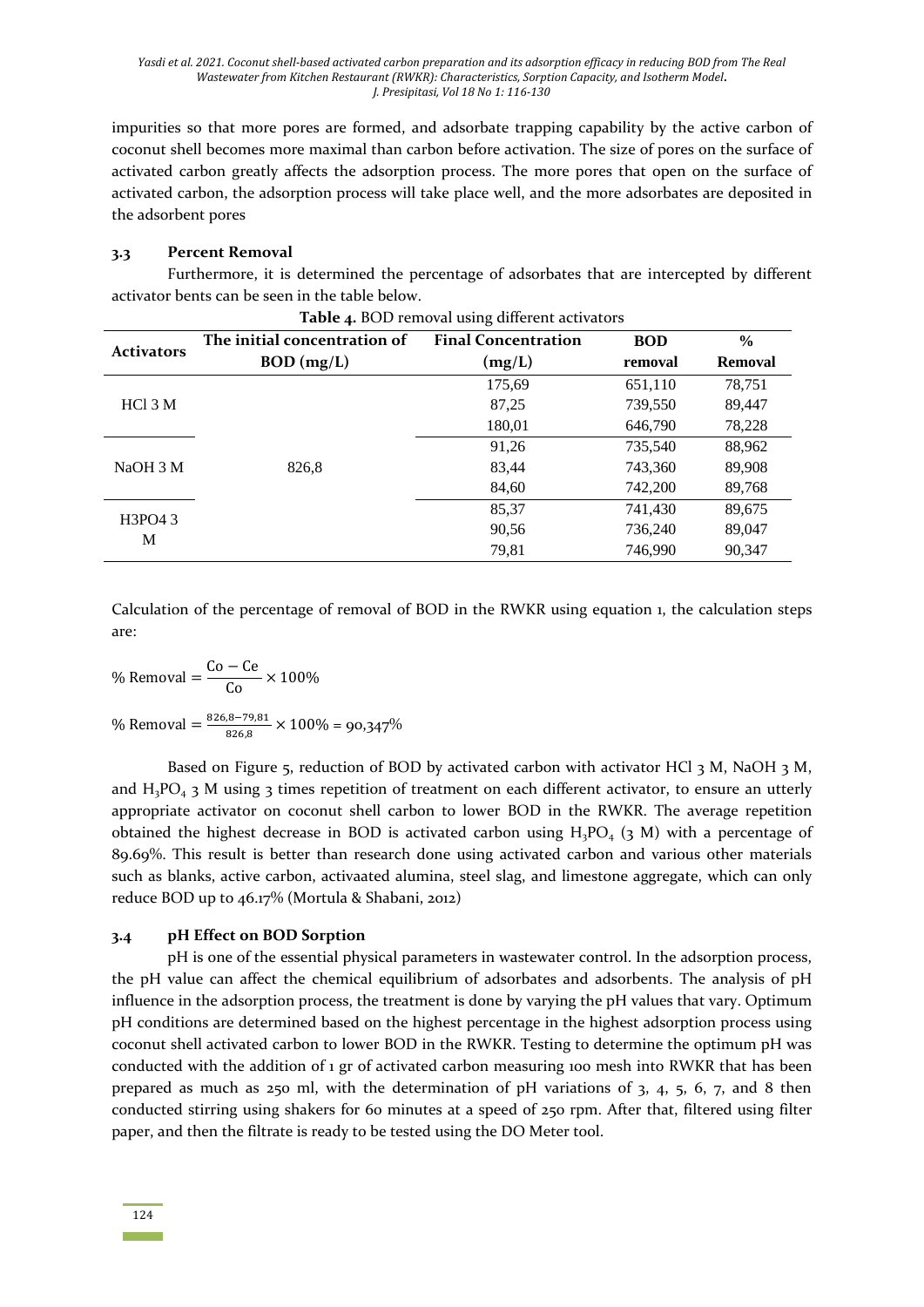| No. | pH | Co (mg/L) | Ce (mg/L) | qe (mg/gr) |
|-----|----|-----------|-----------|------------|
| 1.  | 3  |           | 536,32    | 1044,76    |
| 2.  | 4  |           | 838,62    | 969,188    |
| 3.  |    |           | 978,41    | 934,24     |
| 4.  | 6  | 4715,37   | 947,65    | 941,93     |
| -5. | 7  |           | 1195,88   | 879,873    |
| 6.  | 8  |           | 832,53    | 970,71     |

**Table 5.** pH effect on BOD sorption

The initial BOD concentration in the RWKR before treatment with activated carbon is 4715.37 mg / L. Then treatment with activated carbon in each variation of the pH of the RWKR, after treatment, there is a decrease in BOD in the RWKR because the adsorption process in a balanced state that can be seen in the qe value calculated using equation 1. In the pH variation of the RWKR, the highest qe occurred at pH 3, which is 1044,762 mg/gr with a final concentration of BOD of 536.32 mg/L. The smaller the concentration value (Ce) the more significant the BOD lost from a solution. Furthermore, the percentage of adsorbates that are adsorbent zed by adsorbents calculated using equation 1 can be seen in Figure 3.



**Figure 3.** Percent removal of BOD from wastewater

#### **3.5 Time contact**

Contact time is one of the most decisive things in the adsorption process, where the contact time is the length of time it takes during the moving process between activated carbon as an adsorbent to lower BOD in the RWKR. The longer the contact time, the possibility of the adsorption process is also increasing, but when the balanced condition has been achieved adsorbent tends to release (desorption) adsorbate because the pores of the adsorbent have been saturated by adsorbates so that the percentage of adsorbs becomes reduced, this indicates that activated carbon is experiencing optimum conditions. Optimum conditions are achieved when the increase in the number of substances intercepted reaches the largest adsorption capacity and then no longer significant or constant as contact time increases.

Optimum contact timing aims to find out how long activated carbon takes to effectively degrade BOD and know the optimum condition of contact time that needs to be done to obtain optimum adsorption capacity. Using the best results from the optimum pH testing of BOD reduction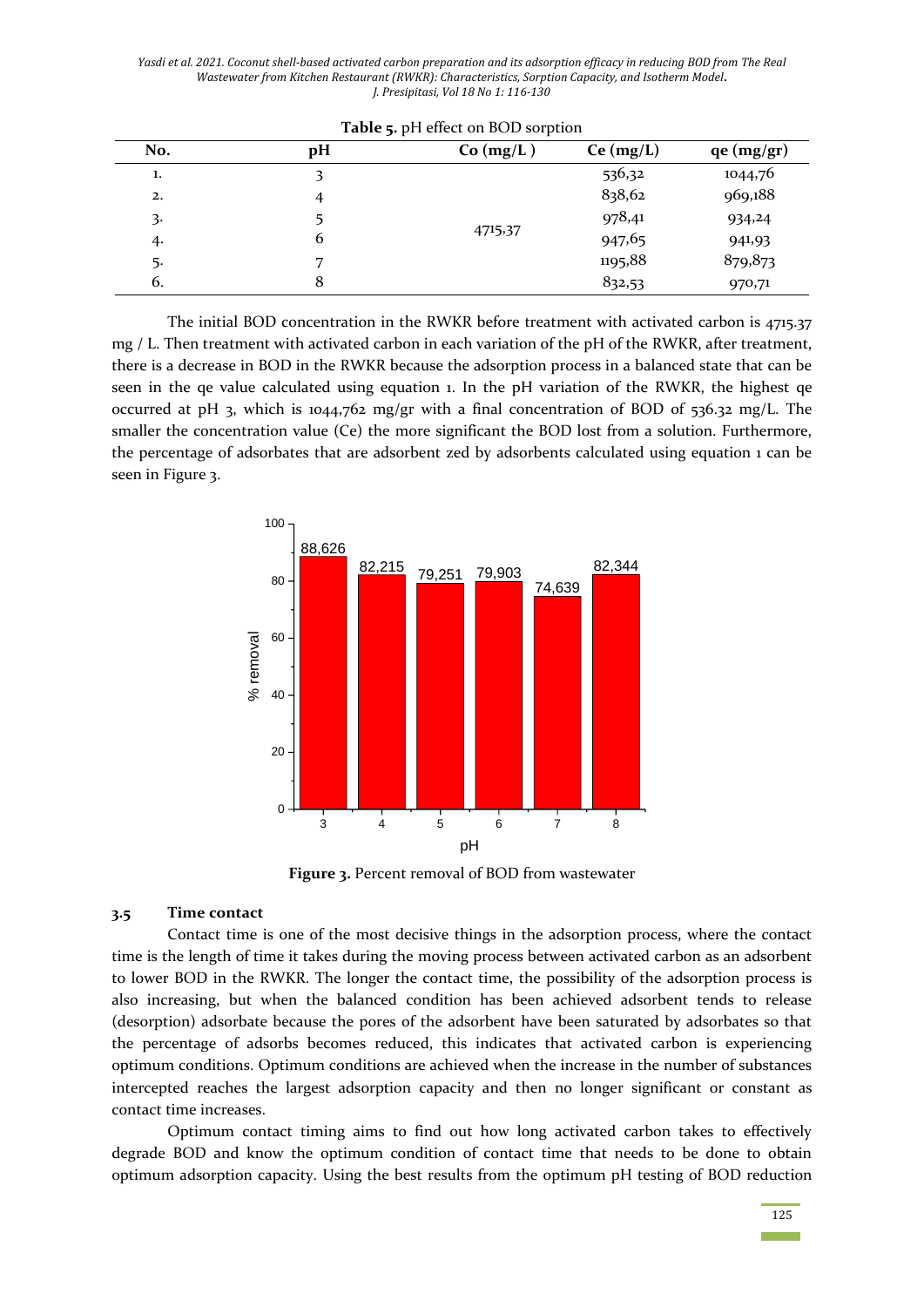| <b>Table 6. BOD removal effect on contact time</b> |                               |           |           |            |  |  |  |
|----------------------------------------------------|-------------------------------|-----------|-----------|------------|--|--|--|
| No.                                                | <b>Contact times (Minute)</b> | Co (mg/L) | Ce (mg/L) | qe (mg/gr) |  |  |  |
| 1.                                                 |                               |           | 1907,1    | 340,67     |  |  |  |
| 2.                                                 | 10                            | 3269,78   | 1824,99   | 361,198    |  |  |  |
| 3.                                                 | 20                            |           | 1863,76   | 351,505    |  |  |  |
| 4.                                                 | 25                            |           | 1888,08   | 345,425    |  |  |  |
| 5.                                                 | 30                            |           | 1931,54   | 334,56     |  |  |  |
| 6.                                                 | 60                            |           | 1955,5    | 328,57     |  |  |  |

that has been done in the previous stage and it is known that the optimum active carbon absorption capability occurs at pH  $_3$  with an active carbon mass of 1 g.

Based on the data in table 6, the initial BOD concentration in RWKR before treatment with activated carbon is 3269.78mg / L. Then, it is done with activated carbon in each by varying the length of the contact time of time stirring RWKR. There is a decrease in BOD in the RWKR because of the process of adsorption in a balanced state that can be seen in the qe value calculated using a safe 1. In the contact time variation, the highest qe occurred at a time of 10 minutes which was 361.1975mg/gr with a final concentration of BOD of 1824.99mg/L. Furthermore, the percentage of adsorbates that are adsorbent when the contact time variation is calculated using equation 2 can be seen in Figure 4.



**Figure. 4.** Time contact on removal percent of BOD

Based on Figure 4 shows at the beginning of the contact time (5 minutes) there are still many adsorbent pores that have not been filled adsorbate so that at the time of adding contact time, the adsorption process can still increase and reach the optimum contact time of 10 minutes with an adsorption capacity of 44.19%. The calculation step is attached to appendix 2 (point h). The percentage decrease in BOD in the RWKRusing activated carbon coconut shell decreased the percentage of trapping after obtaining contact time in the 20th to 60th minutes. Based on the adsorption process at a contact time of 10 minutes, the adsorption runs quite well or significantly, but when the addition of contact time of more than 10 minutes occurs, the process of desorption is the release of adsorbate from the surface of the adsorbent. The activated carbon that causes this phenomenon has been saturated by the adsorbate that is intercepted so that percent of the absorption in the contact time is more than 10 minutes, there is a decrease in the absorption by adsorbents (Malik *et al.*, 2006).

126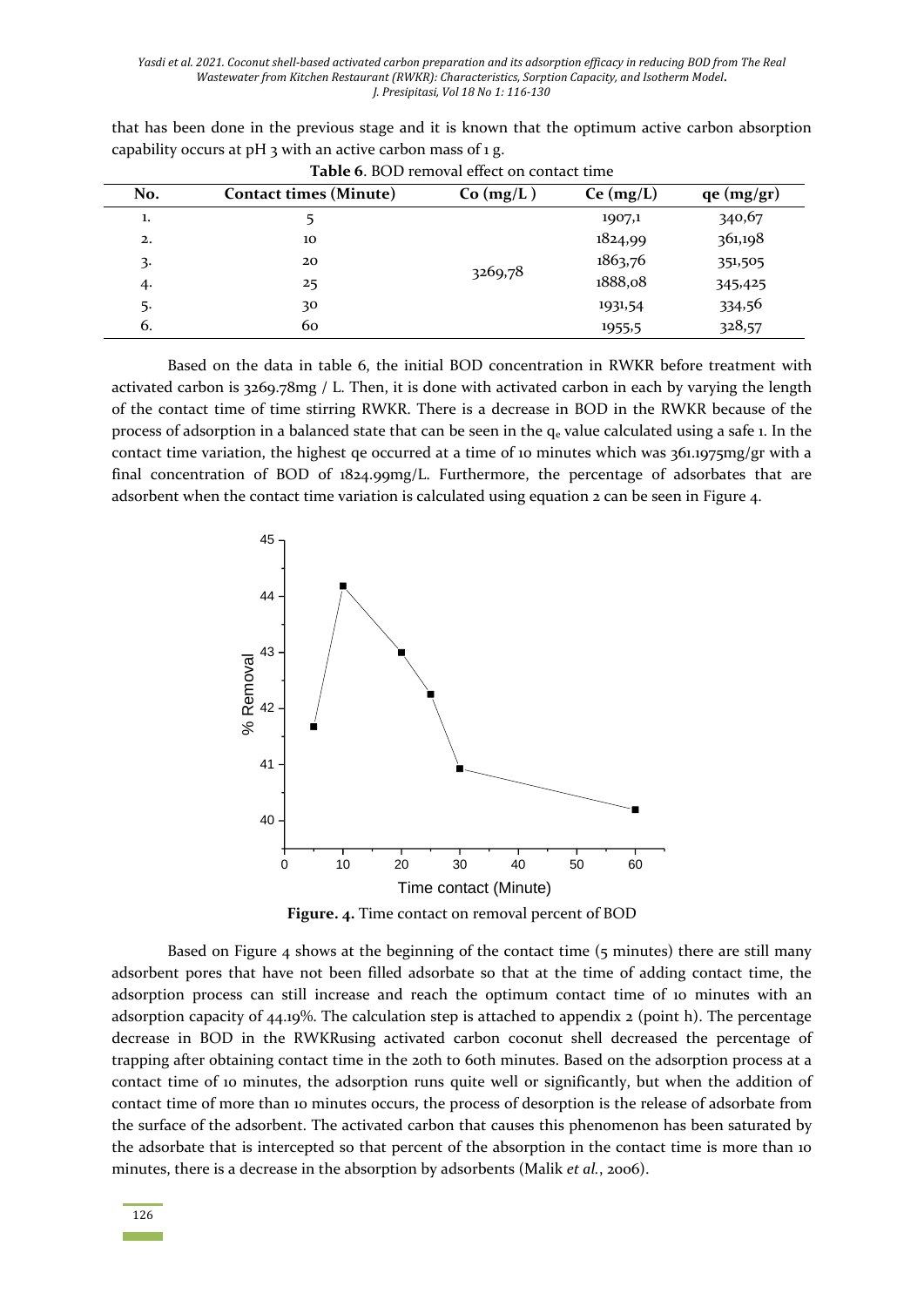When contact time has been obtained with a high percentage of plunder, and when the increase in contact time occurs a decrease in the percentage of ingestion is because activated carbon has been saturated by molecules that are absorbed into the active carbon pore. When the contact time of activated carbon to wastewater is extended, it does not increase the number of exposed adsorbates. This phenomenon caused by the adsorbent surface that has been filled adsorbate has been completely closed so that when the contact time is extended, there is no accessible adsorbent surface so that the adsorbate will be released back into the wastewater. The sorption model of BOD is similar to metals ion sorption; the BOD fill the pores of activated carbon in several times and will be decreased when the pores are entire. Another study informed that time contact effects the sorption ability (Naswir *et al.*, 2020)

#### **3.6 Isotherm Model**

Determining the adsorption isotherm model aims to determine how much adsorbent mass is needed to reduce the concentration of a parameter to be reduced to the desired limit. The types of adsorption isotherms that are commonly used are Freundlich isotherms and Langmuir isotherms. Testing the Freundlich adsorption isotherm pattern is done by making a log qe curve against log Ce, testing the Langmuir isotherm pattern is done by making a  $C_e/qe$  curve against Ce the adsorption pattern is determined by comparing the level of linearity of the curve shown by the R2 value.



**Figure 5.** Isotherm model of freundlich (a) and langmuir (b)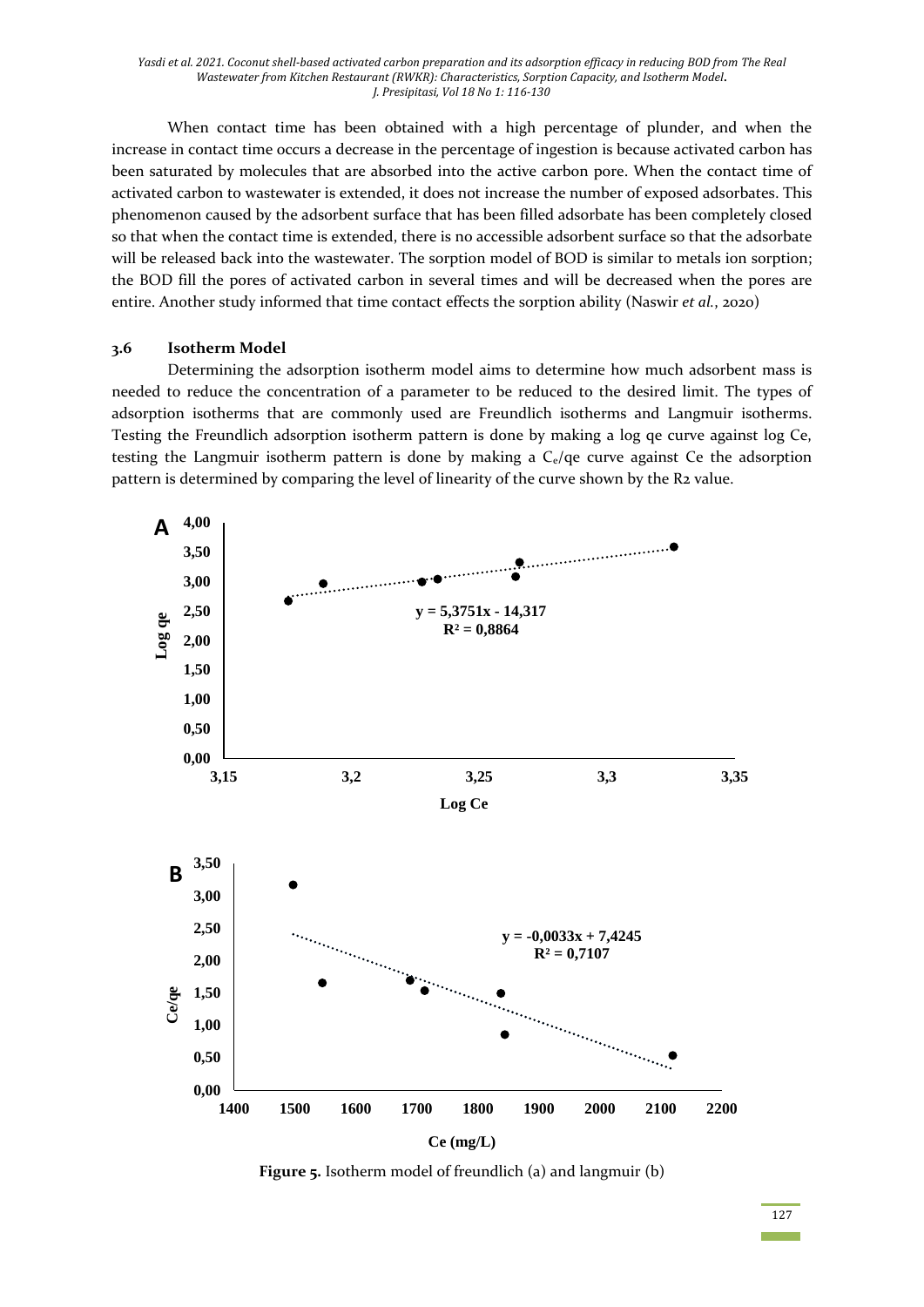The results obtained in the determination of isotherm Freundlich or Langmuir seen a considerable difference, but to strengthen the comparison of linearity data, the calculation of the average relative error (ARE) as another criterion to strengthen the interpretation in determining and which isotherm to be used in this study. The corresponding adsorption isotherm model can be seen by comparing the  $R<sup>2</sup>$  line values that are close to one. Figure  $5$  informed that the RWKR reduce fits the Freundlich model; this can be seen from the Freundlich isotherm chart with linearity (R2) with the most significant value (close to 1), which is  $0.8864$ , while in isotherm Langmuir obtained  $R^2$  of 0.7107. Linearity values close to 1 or equal to 1 indicate a strong relationship between variables x and y, so that values close to 1 have a perfect sense of conformity, the model is getting true and accurate.

The results obtained in the determination of isotherm Freundlich or Langmuir seen a considerable difference, but to strengthen the comparison of linearity data, the calculation of the average relative error (ARE) as another criterion to strengthen the interpretation in determining and which isotherm to be used in this study. The results of our calculation can be seen in the table below

| <b>Table</b> 7. ANE for fairging isotherm model |           |            |            |           |          |            |
|-------------------------------------------------|-----------|------------|------------|-----------|----------|------------|
| Co (mg/L)                                       | Ce (mg/L) | KL         | q max      | qe (mg/g) | qe' m    | <b>ARE</b> |
|                                                 |           |            |            |           |          |            |
|                                                 | 2119,58   | $-0,00044$ | -303,030   | 3940,963  | 4930,563 | 0,251      |
|                                                 | 1844,21   | $-0,00044$ | $-303,030$ | 2142,588  | 1377,708 | 0,356      |
|                                                 | 1837,81   | $-0,00044$ | $-303,030$ | 1226,621  | 1351,602 | 0,101      |
|                                                 | 1712,93   | $-0,00044$ | $-303,030$ | 1112,319  | 966,757  | 0,130      |
|                                                 | 1688,97   | $-0,00044$ | $-303,030$ | 995,383   | 912,513  | 0,083      |
|                                                 | 1545,16   | $-0,00044$ | $-303,030$ | 931,798   | 664,450  | 0,286      |
| 5272,35                                         | 1497,23   | $-0,00044$ | $-303,030$ | 471,890   | 602,837  | 0,277      |
| <b>ARE</b>                                      |           |            |            |           |          | 21,264     |

**Table 7.** ARE for langmuir isotherm model

| Co (mg/L) | Ce (mg/L) | $\mathbf n$ | КF        | qe (mg/g) | qe'm     | <b>ARE</b> |
|-----------|-----------|-------------|-----------|-----------|----------|------------|
|           | 2119,58   | 0,186       | $4,8E-15$ | 3940,963  | 3646,913 | 0,074      |
|           | 1844,21   | 0,186       | $4,8E-15$ | 2142,588  | 1726,066 | 0,194      |
| 5272,35   | 1837,81   | 0,186       | $4,8E-15$ | 1226,621  | 1694,112 | 0,381      |
|           | 1712,93   | 0,186       | $4,8E-15$ | 1112,319  | 1160,577 | 0,043      |
|           | 1688,97   | 0,186       | $4,8E-15$ | 995,383   | 1075,946 | 0,080      |
|           | 1545,16   | 0,186       | $4,8E-15$ | 931,798   | 666,885  | 0,284      |
|           | 1497,23   | 0,186       | $4,8E-15$ | 471,890   | 562,980  | 0,193      |
| ARE       |           |             |           |           |          | 17,882     |

The average error result data is relatively comparable from both adsorption isotherm models between Freundlich and Langmuir. The Freundlich model's adsorption isotherm's average relative error is smaller at 17,883, while Langmuir's isotherm is 21,264. The relative error average values of both isotherm models indicate that the Freundlich isotherm model was the appropriate and appropriate isotherm model in this study as it resulted in the most minor relative error average. Freundlich's isotherm model shows that the adsorbate layer formed on the adsorbent surface is multilayer. The same as physical adsorption characteristics, namely, where adsorption can occur in many layers.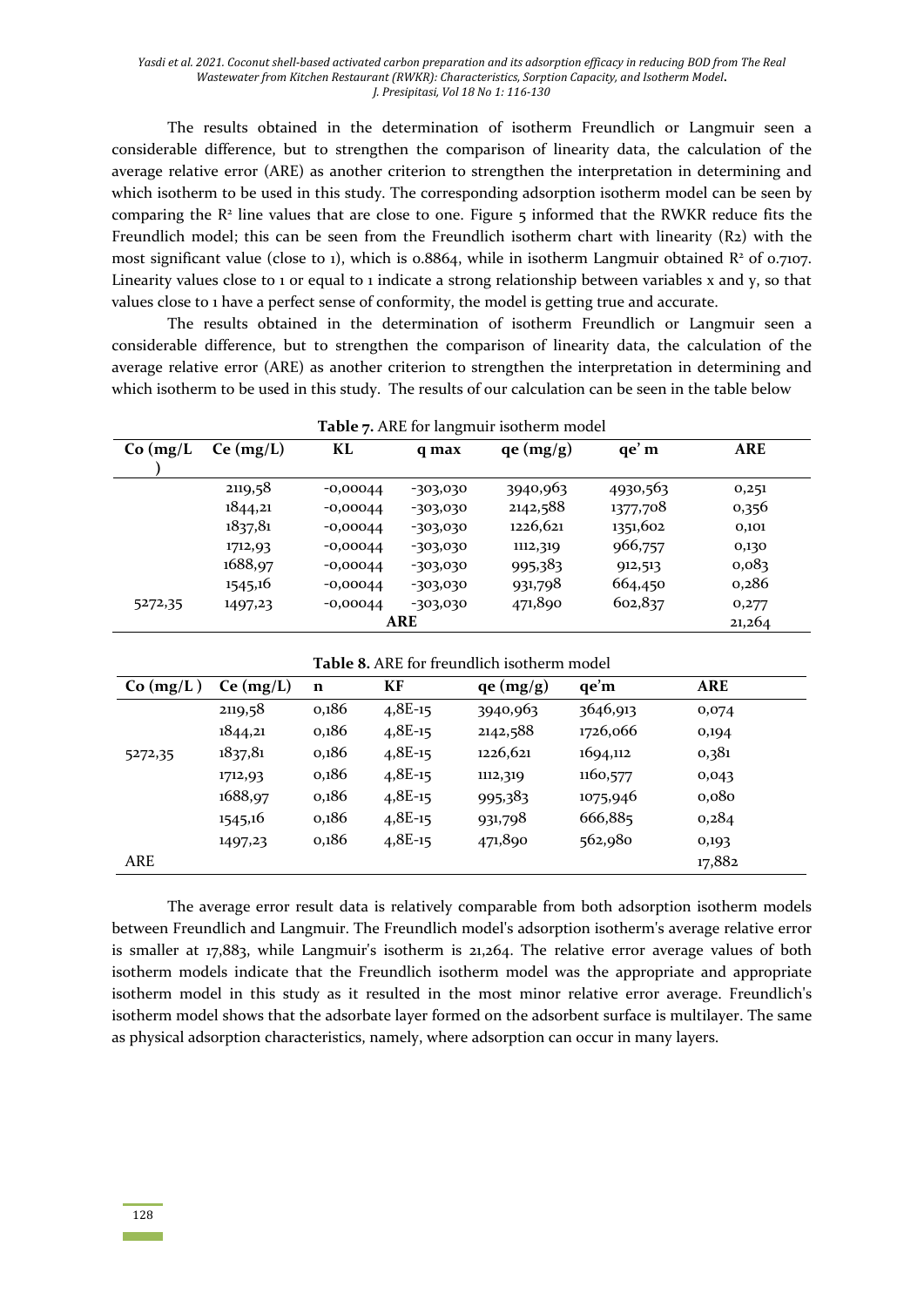# **4. Conclusions**

RWKR is one of the polluted waters. This polluted water will pollute the environment if management is not carried out. One of the materials that can lower pollutant parameters in restaurant liquid waste is activated carbon. Activated carbon has been successfully created using coconut shells to lower BOD parameters in wastewater. Variations of activator, pH, and contact time have been performed. This study informed that the best activator on the activated carbon of coconut shell to lower BOD in the RWKRis to use H3PO4 activator with an average percentage of 89.69%. The optimum contact time to lower BOD in the RWKR using activated carbon from the coconut shell was at 10 minutes with a percentage value of 44.186% and the corresponding adsorption isotherm model on the decrease of BOD in the RWKR using activated carbon from the coconut shell that follows the isotherm Freundlich pattern.

# **References**

BPS-Statistics Indonesia. 2020. Food and Beverage Service Activities Statistics. In BPS-Statistics I

- Fok, L., & Cheung, P. K. 2015. Hong Kong at the Pearl River Estuary: A hotspot of microplastic pollution. Marine Pollution Bulletin, 99(1-2), 112-118.
- Fu, D., Yan, Y., Yang, X., Rene, E. R., & Singh, R. P. 2020. Bioremediation of contaminated river sediment and overlying water using biologically activated beads: A case study from Shedu river, China. Biocatalysis and Agricultural Biotechnology, 23, 101492.
- Hami, M. L., Al-Hashimi, M. A., & Al-Doori, M. M. 2007. Effect of activated carbon on BOD and COD removal in a dissolved air flotation unit treating refinery wastewater. Desalination,  $216(1-3)$ ,  $116-$ 122.
- Lasindrang, M., Suwarno, H., Tandjung, S. D., & Kamiso, H. N. 2015. Adsorption Pollution Leather Tanning Industry Wastewater by Chitosan Coated Coconut Shell Active Charcoal. Agriculture and Agricultural Science Procedia.
- Leiviskä, T., Nurmesniemi, H., Pöykiö, R., Rämö, J., Kuokkanen, T., & Pellinen, J. 2008. Effect of biological wastewater treatment on the molecular weight distribution of soluble organic compounds and on the reduction of BOD, COD and P in pulp and paper mill effluent. Water Research, 42(14), 3952–3960.
- Malik, R., Ramteke, D. S., & Wate, S. R. 2006. Physico-chemical and surface characterization of adsorbent prepared from groundnut shell by ZnCl2 activation and its ability to adsorb colour. Indian Journal of Chemical Technology, 13(4), 319–328.
- Mall, I. D., Srivastava, V. C., Agarwal, N. K., & Mishra, I. M. 2005. Removal of congo red from aqueous solution by bagasse fly ash and activated carbon: Kinetic study and equilibrium isotherm analyses. Chemosphere, 61(4), 492–501.
- Mallory, M. L., Roberston, G. J., & Moenting, A. 2006. Marine plastic debris in northern fulmars from Davis Strait, Nunavut, Canada. Marine Pollution Bulletin, 52(7), 813–815.
- Mortula, M., & Shabani, S. 2012. Removal of TDS and BOD from Synthetic Industrial Wastewater via Adsorption. International Conference on Environmental, Biomedical and Biotechnology , 41(March), 166–170.
- Naswir, M., Arita, S., Hartati, W., Septiarini, L., Desfaournatalia, D., & Wibowo, Y. G. 2019. Activated Bentonite: Low Cost Adsorbent to Reduce Phosphor in Waste Palm Oil. International Journal of Chemistry,  $\mathfrak{u}(2)$ , 67.
- Naswir, M., Natalia, D., Arita, S., & Wibowo, Y. G. 2020. Adsorption of Mercury Using Different Types of Activated Bentonite : A Study of Sorption , Kinetics , and Isotherm Models. Journal of Chemical Engineering and Environment,  $15(2)$ ,  $123-131$ .
- Sorinolu, A. J., Tyagi, N., Kumar, A., & Munir, M. 2021. Antibiotic resistance development and human health risks during wastewater reuse and biosolids application in agriculture. Chemosphere, 265, 129032.